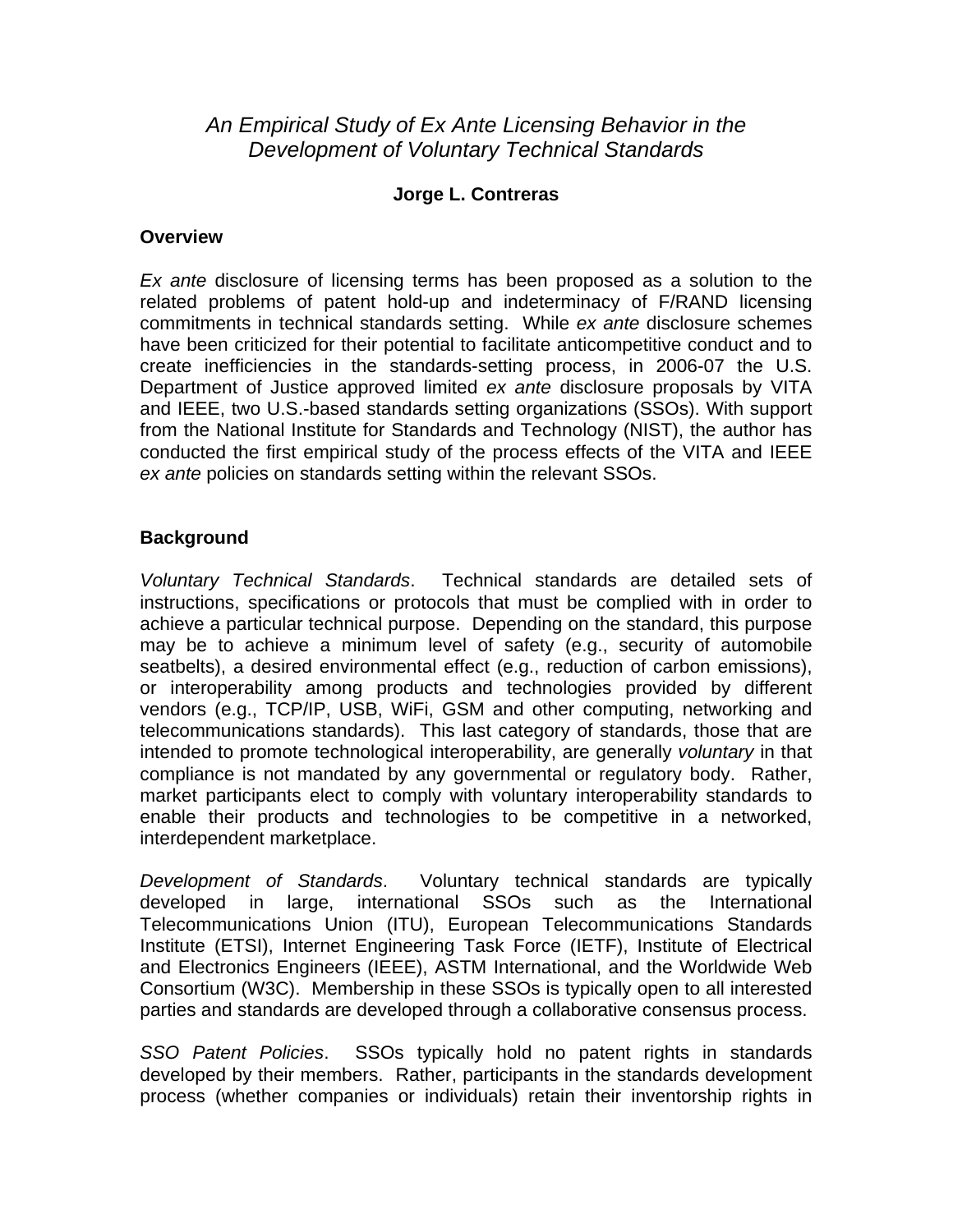standardized technology and may obtain patents that claim implementations of technical standards. This ability to patent standardized technology is perceived to lead to a risk of patent "hold-up", meaning that a participant in the standards development process may guide a standard toward its own patent position, or may subsequently seek patent protection over aspects of the standardized technology, and then seek to extract unanticipated royalty payments from other implementers of the standard. The legal and economics literature is rife with discussions of patent hold-up and its negative implications.

In order to avoid hold-up situations, and in response to several high profile instances of alleged patent hold-up (e.g., *Dell*, *Rambus*), many SSOs have implemented formal policies designed to alleviate the perceived risks of patent hold-up. These policies fall into two general categories, disclosure policies and licensing policies, and often include elements of both. Disclosure policies typically require participants in the standards development process to disclose patents they hold that would necessarily be infringed by an implementation of the standard. Licensing policies typically require that participants grant implementers licenses under patents that are infringed by implementations of the standard.

*F/RAND Licensing.* Following the example of the American National Standards Institute (ANSI), many SSO licensing policies require that patent holders grant licenses on terms that are "reasonable and non-discriminatory" (RAND) or "fair, reasonable and non-discriminatory" (FRAND). Despite the intuitive appeal of these designations, a consistent and practical definition of F/RAND terms has proven to be notoriously difficult to pin down. In several recent cases parties have disputed whether the terms under which licenses have been proffered violate or conform with F/RAND requirements (e.g., *Apple v. Nokia, Funai v. Vizio, Qualcomm*). These cases represent a recent and growing trend to dispute the F/RAND quality of patent licenses in the standards context.

F/RAND licensing commitments tend to fail because there is no universal, objective standard by which "reasonableness" (or "nondiscrimination") can be measured. In order to make a F/RAND determination, the specific facts of each situation must be evaluated. These facts include not only relevant market norms for royalties, but also customary practices relating to non-royalty terms such as reciprocity, grantbacks, defensive suspension, confidentiality and the like. Also, given that a patent holder's F/RAND licensing terms are generally not revealed until negotiations occurring *after* a standard has been adopted (i.e., "locked-in"), parties involved in standards setting can experience uncertainty regarding the ultimate cost of adopting a standard encumbered by patents. Put another way, the uncertainty of F/RAND licensing simply replaces the risk of patent hold-up arising from unknown patents with hold-up arising from unknown F/RAND licensing terms.

*Is* Ex Ante *Disclosure of Terms a Solution?* Several commentators have suggested that permitting or requiring patent holders to disclose their royalty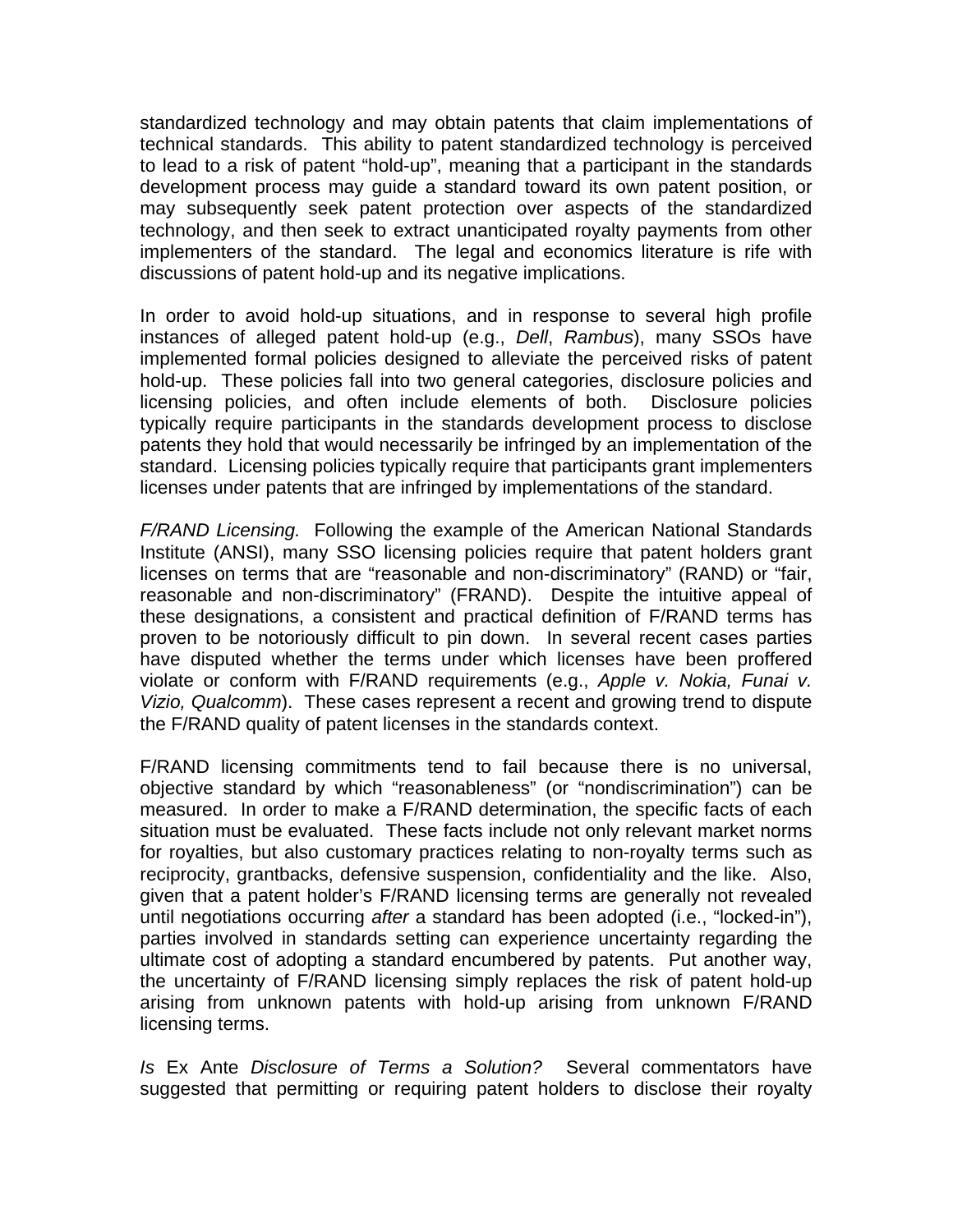rates and licensing terms to SSO participants prior to the adoption of a standard (i.e., "*ex ante*") would alleviate the F/RAND hold-up problems described above. Such advance disclosure, it is argued, would enable SSO participants to evaluate the cost of including particular patented technologies in a standard prior to adoption, and would thus enable more efficient decision making with respect to the technical design of the standard.

Critics of *ex ante* disclosure, however, have argued that *ex ante* structures in the standards context present both practical and legal issues. The introduction of legal licensing terms to the technical standards development process might cause the process to become more cumbersome, lengthy and expensive. Concerns have also been raised that allowing *ex ante* licensing negotiations could facilitate the improper exchange of information among competitors and might place too much power in the hands of licensees acting collectively. That is, potential implementers of a standard, in negotiating license terms with a patent holder, could collectively exert anticompetitive pressure on the patent holder, causing royalties to decrease below their fair (or optimal) level. Under this argument, group pressure would tend to drive all royalty rates toward zero, resulting in the devaluation of any patents covering the standard.

Despite these warnings, the U.S. Department of Justice (DOJ) has on two recent occasions issued Business Review Letters approving limited *ex ante* disclosure policies in SSOs. In the case of the VMEbus International Trade Association (VITA), the DOJ indicated in 2006 that it would not take enforcement action against an SSO that required participants to make *ex ante* declarations of the "most restrictive" licensing terms in their RAND licenses. In approving the VITA policy, the DOJ concluded that *ex ante* disclosure of restrictive licensing terms would promote, rather than hinder, competition among patent holders. Likewise, in its 2007 Business Review Letter to IEEE, the DOJ approved a proposed arrangement in which patent holders were given the *option* to disclose their most restrictive licensing terms, including royalty rates, prior to the adoption of a standard. The DOJ called the IEEE proposal "a sensible effort to preserve competition between technological alternatives before the standard is set in order to alleviate concern that commitments by patent holders to license on RAND terms are not sufficient to avoid disputes".

### **Study**

There is little empirical evidence regarding the actual effects of *ex ante* license negotiation on standards development, adoption or implementation. Therefore, with the support of the National Institute for Standards and Technology (NIST), the author has conducted the first empirical study of the effects that the abovedescribed changes to the VITA and IEEE policies have had on standards development within these organizations. The study reviewed and analyzed quantitative variables relating to the standards-setting process within VITA and IEEE (as well as IETF, a major SSO without an express *ex ante* policy) over a